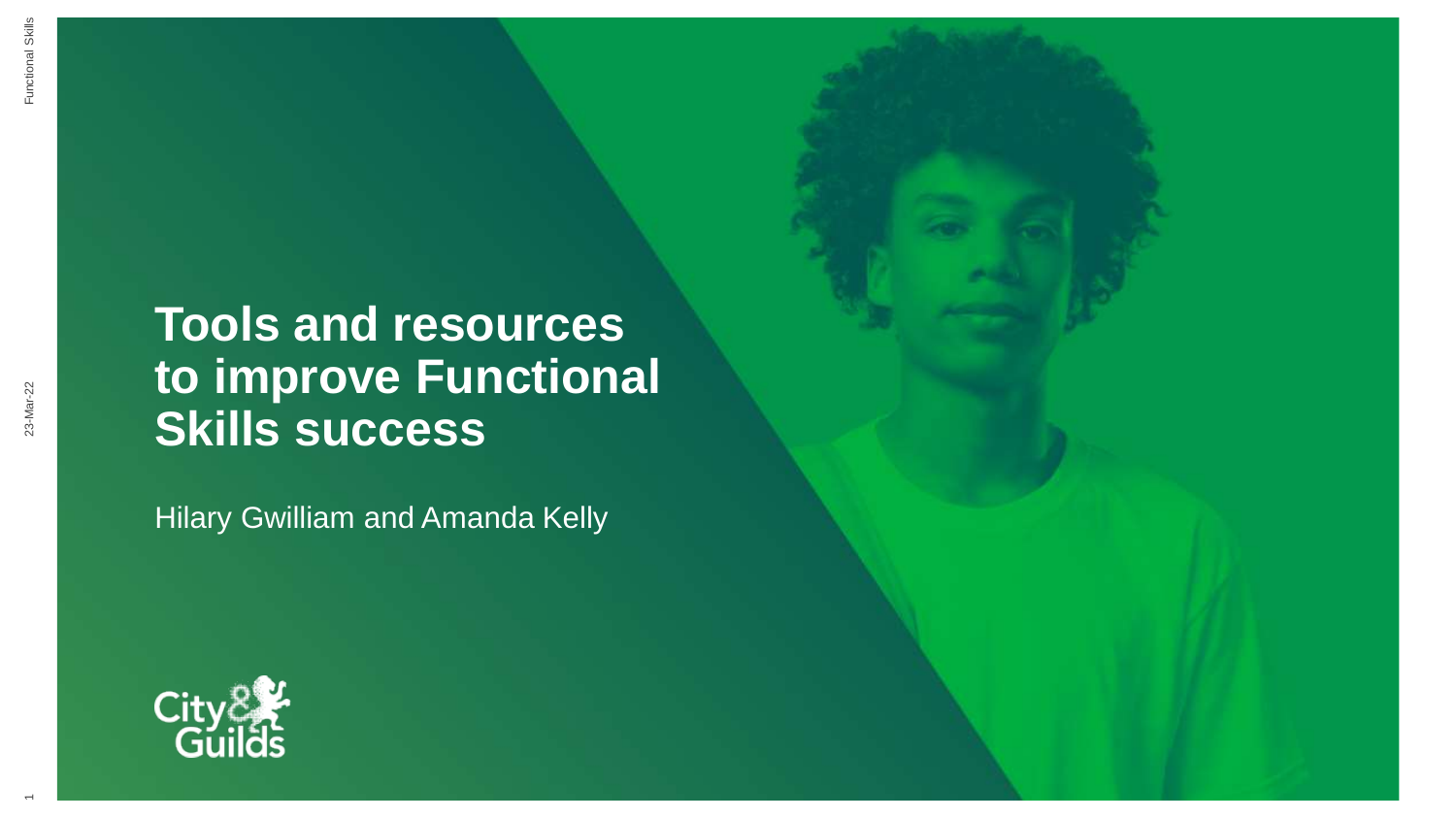### **Digital resources to support your delivery**

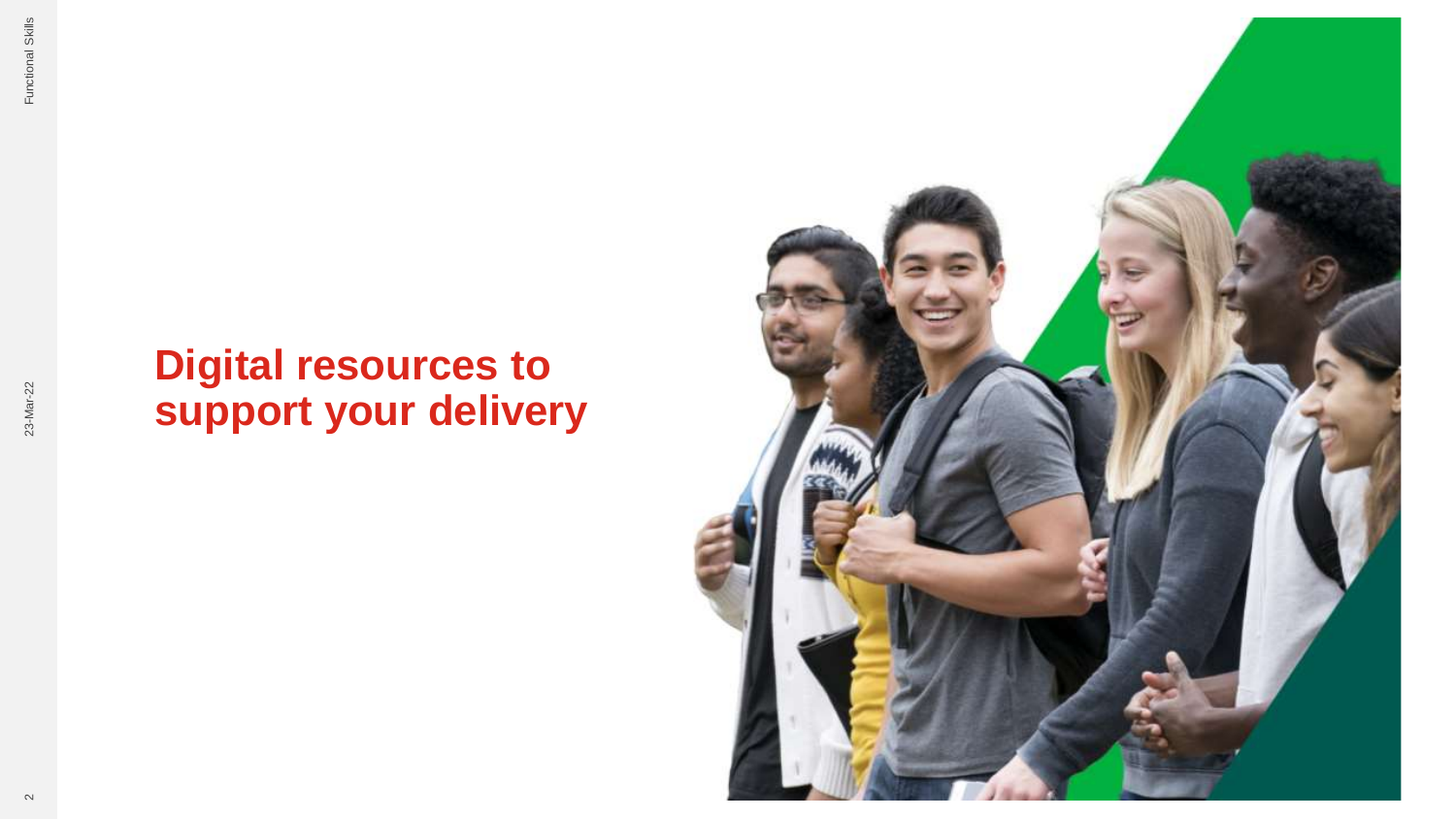### **A few quick questions…**

**Are you currently using any of our digital resources?**

- Maths and English SmartScreen
- e-Functional Skills
- Centre Analytics
- Open Assess
- Not using any of these resources
- Not heard of these resources

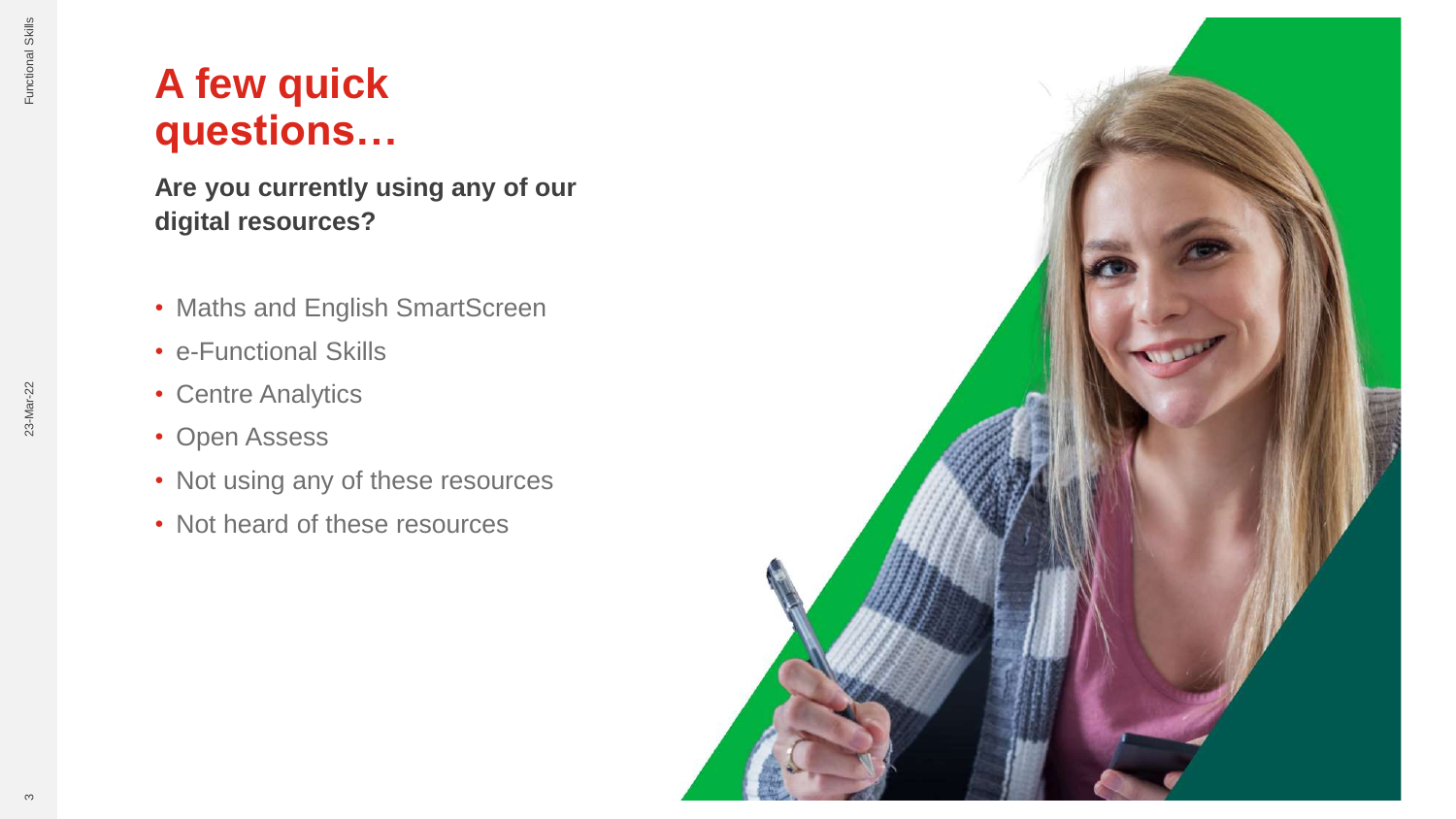Outcome 1 – Understand knowledge gaps

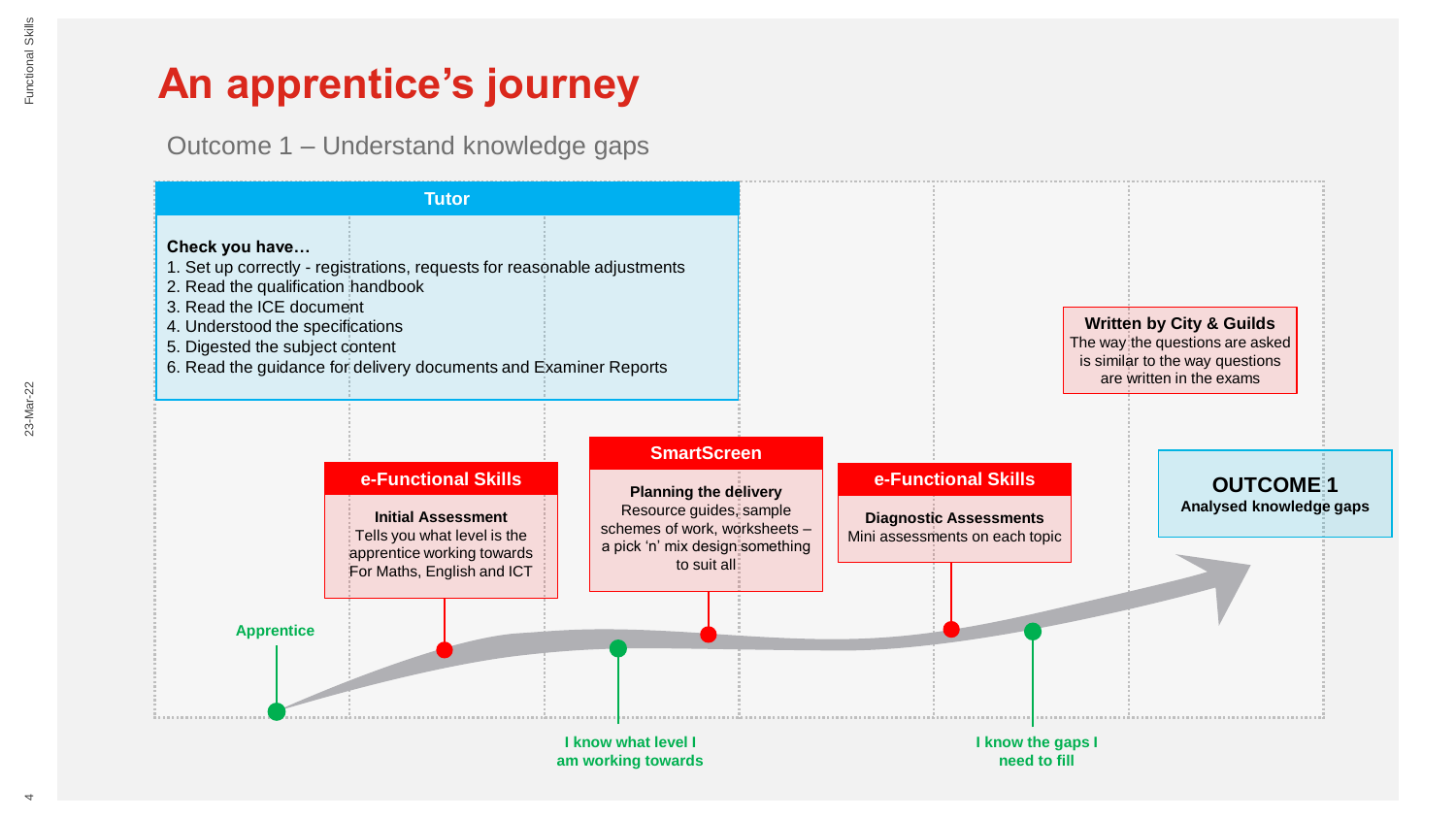### **e-Functional Skills – Initial and diagnostic assessment**



#### **e-Functional Skills Learner Profile Initial Assessment**

| lower to ting limit.   |                                                                                                                   |  |            |                                     |               |             | Firm Sales-Jam 534            |
|------------------------|-------------------------------------------------------------------------------------------------------------------|--|------------|-------------------------------------|---------------|-------------|-------------------------------|
|                        |                                                                                                                   |  |            |                                     |               |             |                               |
|                        | <b>THE R. P.</b>                                                                                                  |  |            | the contract of the contract of the |               |             |                               |
|                        | that foliol insurance must begun duty to act (a write work) provide case 1, lake fix degrees must be easy         |  |            |                                     |               |             |                               |
| 亖                      | any at cost I for a most bushed policie of your abilitary and the loss by the loss by colong at data board below. |  |            |                                     |               |             |                               |
|                        |                                                                                                                   |  |            |                                     |               |             |                               |
|                        |                                                                                                                   |  |            |                                     |               |             |                               |
|                        |                                                                                                                   |  |            |                                     |               |             |                               |
|                        | Governmen.                                                                                                        |  | $1 - 7694$ | ٠                                   | Fathermanus   | <b>ALC:</b> |                               |
| 11                     | <b>Reading Incomerci</b>                                                                                          |  |            |                                     | 1.11          |             | <b><i><u>Bigsting</u></i></b> |
| ×                      | <b>Fraction and decided againstated</b>                                                                           |  |            |                                     | 18            |             | Source                        |
|                        |                                                                                                                   |  |            |                                     | <b>SOFT</b>   |             | <b>Baylor</b>                 |
| $\sim$                 | Recognizing a 4.6 shing monkers:                                                                                  |  |            |                                     |               |             |                               |
| $\mathbf{r}_\parallel$ | Which pumbers                                                                                                     |  |            |                                     | <b>SH</b>     |             | <b>Bassade</b>                |
| $\mathbb{R}$           | Calculatera capacità                                                                                              |  |            |                                     | t per         |             | <b>Basines</b>                |
| $-11$                  | Werking with dowch properties -                                                                                   |  |            |                                     | $-1$          |             | <b>Bassett</b>                |
| H.                     | We kind with the injury.                                                                                          |  |            |                                     | <b>Call</b>   |             | States                        |
| $\mathbb{R}$           | Slivingstring commitmentages.                                                                                     |  |            |                                     | L-100         |             | Robinson                      |
| $\mathbf{u}_1$         | drober of preventories .                                                                                          |  |            |                                     | <b>L'assi</b> |             | Separate                      |



#### **Reporting System**

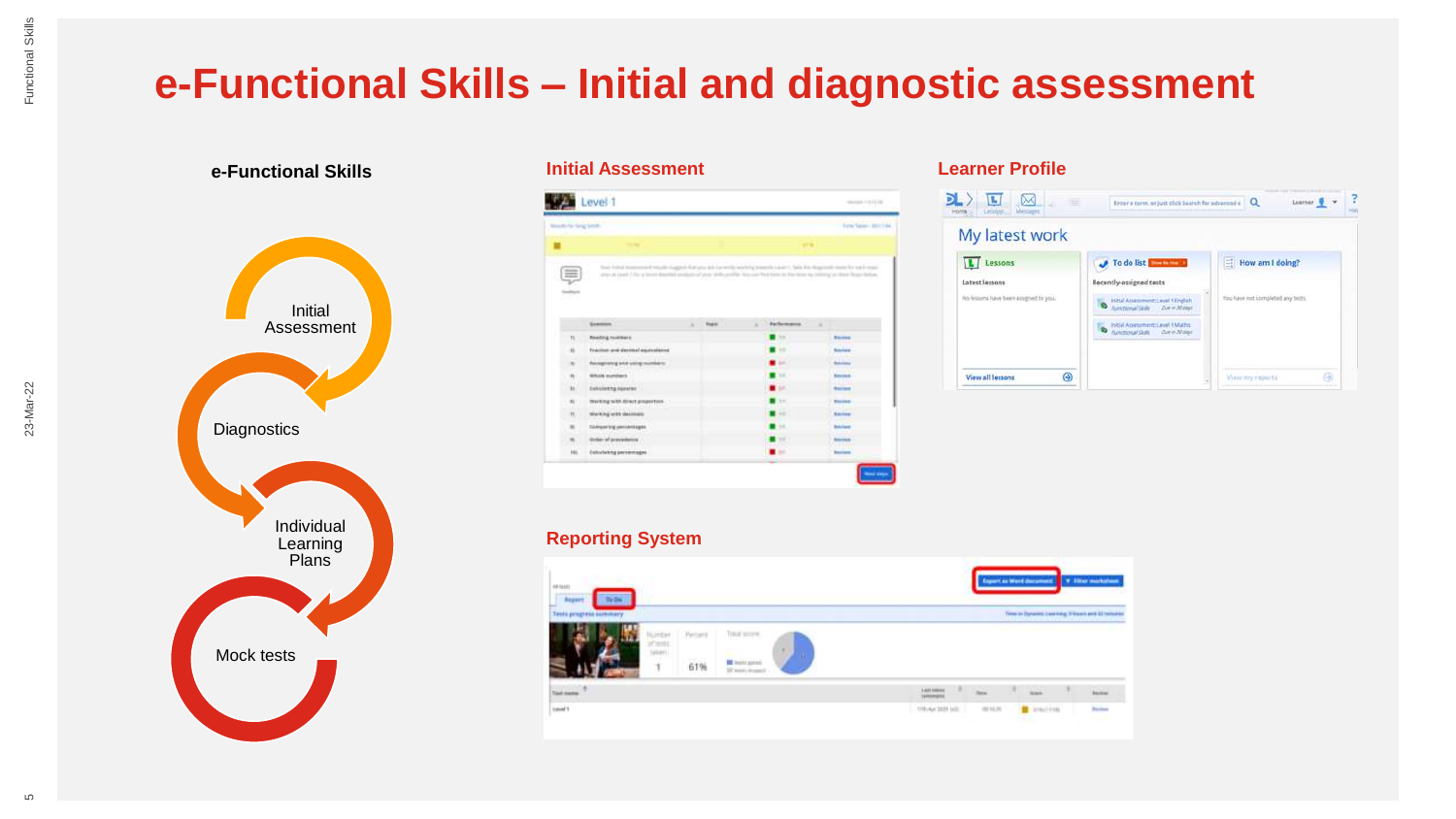Outcome 2 – Understand knowledge gaps

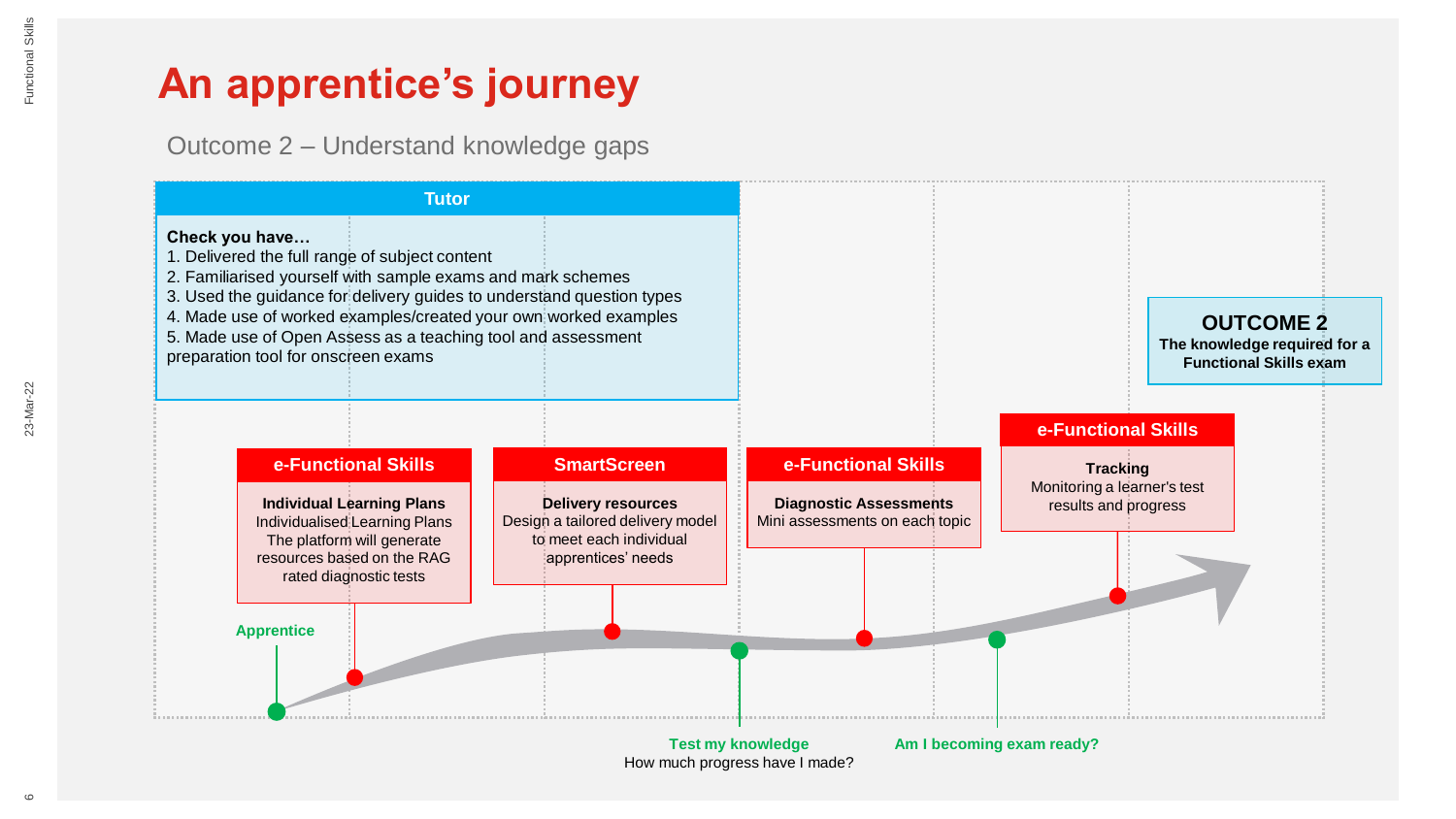### **SmartScreen – Planning teaching and learning**

- Sample Schemes of work
- Resource Guides mapped to Functional Skills subject content statements
- Resource bank including:
	- developing skills activities
	- 150 maths and English videos
	- interactive e-learning bites
	- worksheets
	- classroom games and activities
	- card sorts/matching
	- exam preparation videos
	- speaking and listening videos

#### **Choose your subject**



#### **Access resource guides and schemes of work**



#### **Choose from a range of resources**

| <b>PAITIVI</b>         |  |
|------------------------|--|
| Worksheets             |  |
| Interactive activities |  |
|                        |  |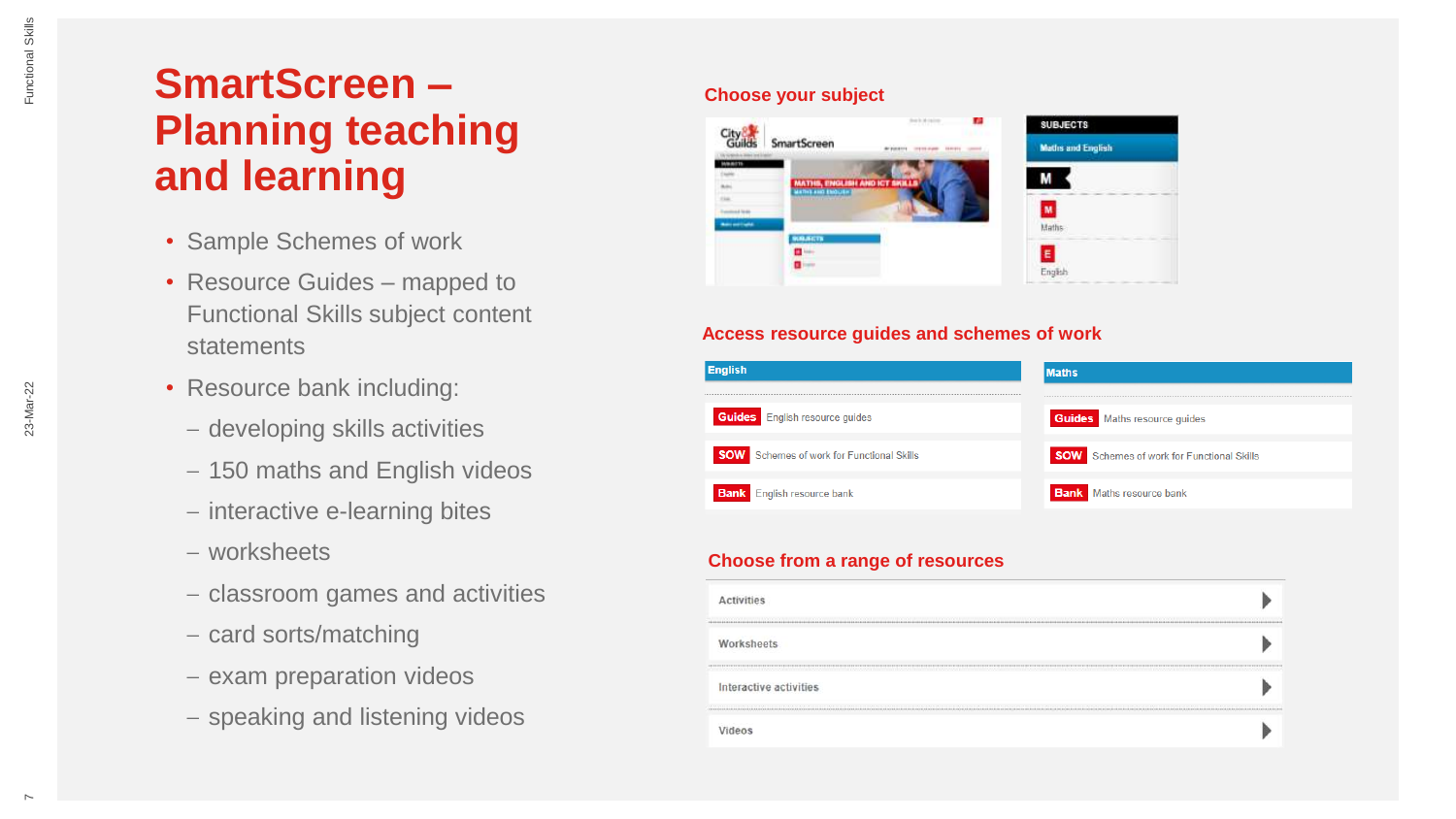### **Examples of resources in e-Functional Skills**

#### **Build bespoke lessons**

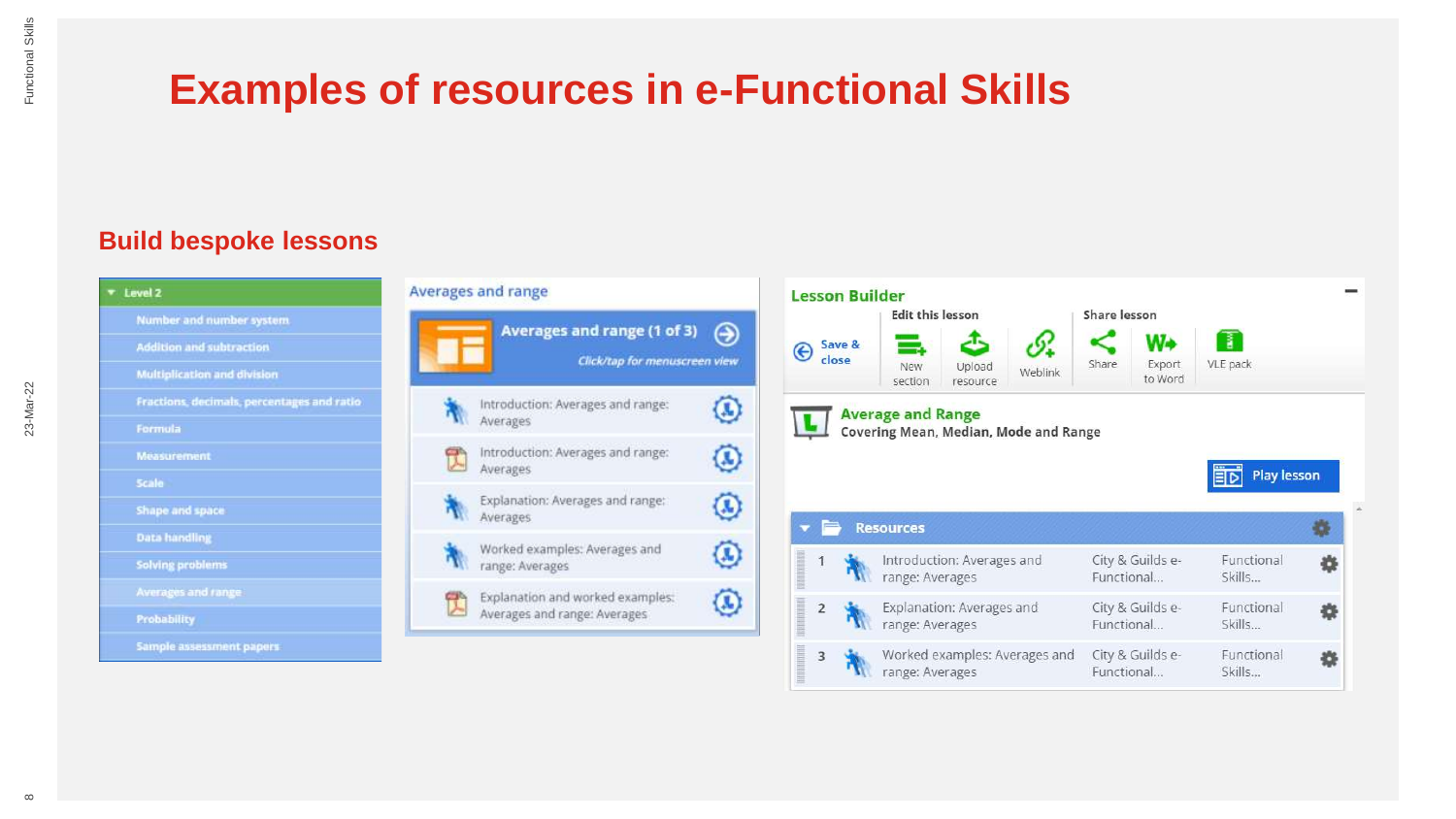### **Example of resources in SmartScreen**

Smart Screen contains schemes of work and delivery guides mapped to the Functional Skills subject content and to a wide range of materials in our resource bank which help build great sessions that meet learners' needs.

|                                                   |                                                                                                                                                       |                                                                                                                                                                                                                                                                                                                                                                                                                                                                                                                                                                                                                                                                                                                                                  |                                                                                                                                                                                                                                                                                   | Survais relates of servi-                                                                         |                                                |
|---------------------------------------------------|-------------------------------------------------------------------------------------------------------------------------------------------------------|--------------------------------------------------------------------------------------------------------------------------------------------------------------------------------------------------------------------------------------------------------------------------------------------------------------------------------------------------------------------------------------------------------------------------------------------------------------------------------------------------------------------------------------------------------------------------------------------------------------------------------------------------------------------------------------------------------------------------------------------------|-----------------------------------------------------------------------------------------------------------------------------------------------------------------------------------------------------------------------------------------------------------------------------------|---------------------------------------------------------------------------------------------------|------------------------------------------------|
| <b>Benedict</b><br><b>SHARE</b><br><b>SLATINI</b> | Tools and skills<br>wee (SLC, Har W)<br>monsees in seasies                                                                                            | <b>Termerind definition of Links</b>                                                                                                                                                                                                                                                                                                                                                                                                                                                                                                                                                                                                                                                                                                             | Sourcestoners portant, look to<br><b>Herailton</b> and resource<br>magnitions                                                                                                                                                                                                     | Parenthous) :<br><b>Kache</b><br>mationed<br><b>DAFBER</b><br><b>MOVEMENT</b><br><b>Facultain</b> | Care<br>correspon<br>references                |
| к.                                                | <b>Introduction</b> for<br>Farschonal Skilly<br>Level 1 course.<br><b>BLC.R</b><br>Discussion about<br>president marming<br>Course toront<br>seizing. | Introduce identity to what they will be cloing domest<br>the costrainvest and the format of the Cevel ?<br><b>ASSISTED</b><br>Held a Sex palor with the teamers on their<br>experiences of learning Grailsh and califieir zureen<br>mading and setting fulders. Line term can recard their<br>mealth in a lot ball they drawn captive paint. Boardon's<br>Contract toyl in<br>LOOK At The Jackings and D'Bona and Afraid is<br>Raintenball of Dearmore, of they hand.<br>(ii) Sylugh while and daughosts Janesament mealty<br>with leady one and wide four targets. If the ingries has<br>principational filters a looked blood, is review of Buil-<br>tourse and any broom mouth of their possesseem.<br>twithe discussed.<br><b>CONTRACTOR</b> | Circer impedulates of learning in<br>ferring of un clears sind any<br>horisowork.<br>Use a deconsist prompt shout or<br>SUI BACABAOR SAE'M OR TRA<br><b>Booklin Broken, January</b><br>Clauden subtine cars be periodent<br>A 1960-AD (2008) 2011<br><b>LPalliPs</b><br>citizen a | <b>STAR</b><br>$1 - 8$<br>$+$<br>٠<br>٠                                                           | <b>KITCH</b><br>56387.1-6<br>Stock1.3-8<br>100 |
| 制                                                 | Spraking, Brenning<br>aint<br>scientificantella di lacia<br><b>SLC: N.W.</b>                                                                          | FRANCISCO AND THE SERVICES CARD FOR THE DOGS CARD IN<br>of the counter residual discussion are adult constitutes.<br>positi communication siellisis groot persantarium<br><b>Mariespare</b>                                                                                                                                                                                                                                                                                                                                                                                                                                                                                                                                                      | Withologic or Noctor: for<br>Makingdo 31 Safety students<br>[ 8일 1 1 ] 12 [ 12 ] 12 [ 12]                                                                                                                                                                                         | 14                                                                                                | <b>MARTIN</b><br>B-017.1-3                     |

#### **Schemes of work Delivery guides for resources**

| Subsect connect                                                                                                          | Speaking, fistenting and communicating                                 |                                                                                                                                                                                                                                                                                                                                                                               |  |  |  |
|--------------------------------------------------------------------------------------------------------------------------|------------------------------------------------------------------------|-------------------------------------------------------------------------------------------------------------------------------------------------------------------------------------------------------------------------------------------------------------------------------------------------------------------------------------------------------------------------------|--|--|--|
| <b>ABABAGAAN</b>                                                                                                         | <b>Supported researces</b>                                             | Mondale and Eds research                                                                                                                                                                                                                                                                                                                                                      |  |  |  |
| I HAVASTY-MARLANE<br>FAVORAGE AND<br>lines of<br>setparent it in<br>deployabook on<br>DRIGHTAFRON &                      | America 31 Airport info                                                | Use to close. Common your and he to memories what when from a major web<br>therogany relevant information on lot their power.<br>Links for 1<br>Information in requirement and in the program and a secondary to the first of the control and a state of the control of the control of the control of the control of the control of the control of the control of the control |  |  |  |
| Make responsible<br>sind sub relevant<br>doctobote to<br>ottain specific.<br>information in<br>different.<br>transports. | Airmity 22: Airport notes<br>the company of the property of            | Line in class as a follow-up to the above Activity 31. Catalogny work in paint for<br>Jok garetters ideal the loop fore Activity 31 and issueg for darticution.<br><b>Links for</b><br>Responsi effectivity to detailed questions. (II)                                                                                                                                       |  |  |  |
|                                                                                                                          | Intentative polycity 22: Dec 3 - Auk hot<br>detailed information       | Use tricites. Useful asset issues at types of specifical to ask. Control down<br>per span a police terms.<br>Victim langer: 6,50 mins.                                                                                                                                                                                                                                        |  |  |  |
|                                                                                                                          | Internation activity (S: Toy R - Ask for<br><b>Situked information</b> | Uses in close. Tunanel and lead based on the object strong.                                                                                                                                                                                                                                                                                                                   |  |  |  |

#### **Mapped to resources from the resource bank**

| <b>Marketter</b> (S. A.                                                                                                                                                                                                     |                                                                                            | <b>Chain</b><br>SmurtScreen<br>Ackami 48 |
|-----------------------------------------------------------------------------------------------------------------------------------------------------------------------------------------------------------------------------|--------------------------------------------------------------------------------------------|------------------------------------------|
| Hearte                                                                                                                                                                                                                      | Clubse<br>immonde                                                                          | Spodes                                   |
| INTERACTIVE ACTIVITY 27: Perimeters<br>Question List                                                                                                                                                                        |                                                                                            |                                          |
| In this activity, you will calculate the perimeter of various shapes.                                                                                                                                                       |                                                                                            |                                          |
| 129. Connecting at home<br>The want to spoke your diving rook and bring lower. The decays<br><b><i><u>STARTER</u></i></b><br>to auton                                                                                       | ect the correct answer to the question.<br>sides of a square with the correct perimeter of |                                          |
| Top task is to optioble.<br>5. Your rout is paint in nousind to paint both colleage?<br>2. Your country paint in excellent by coast stands and if<br>7. Now round: skirting foreigt add puts yourd for the divines well. 3. | 40m<br>6km                                                                                 |                                          |
| tests in a pape of turn commo-                                                                                                                                                                                              | Martch                                                                                     |                                          |
|                                                                                                                                                                                                                             | -Select-<br>6km                                                                            |                                          |
| $\rightarrow$<br>Listra Rent                                                                                                                                                                                                | 34cm<br>72" (or 6')                                                                        |                                          |
| <b>Stating Plasma</b>                                                                                                                                                                                                       | 48m<br>20cm                                                                                |                                          |
| $\frac{1}{2}$                                                                                                                                                                                                               |                                                                                            | <b><i>SUBMIT</i></b>                     |
| Works change for text to explo-                                                                                                                                                                                             |                                                                                            |                                          |
|                                                                                                                                                                                                                             |                                                                                            |                                          |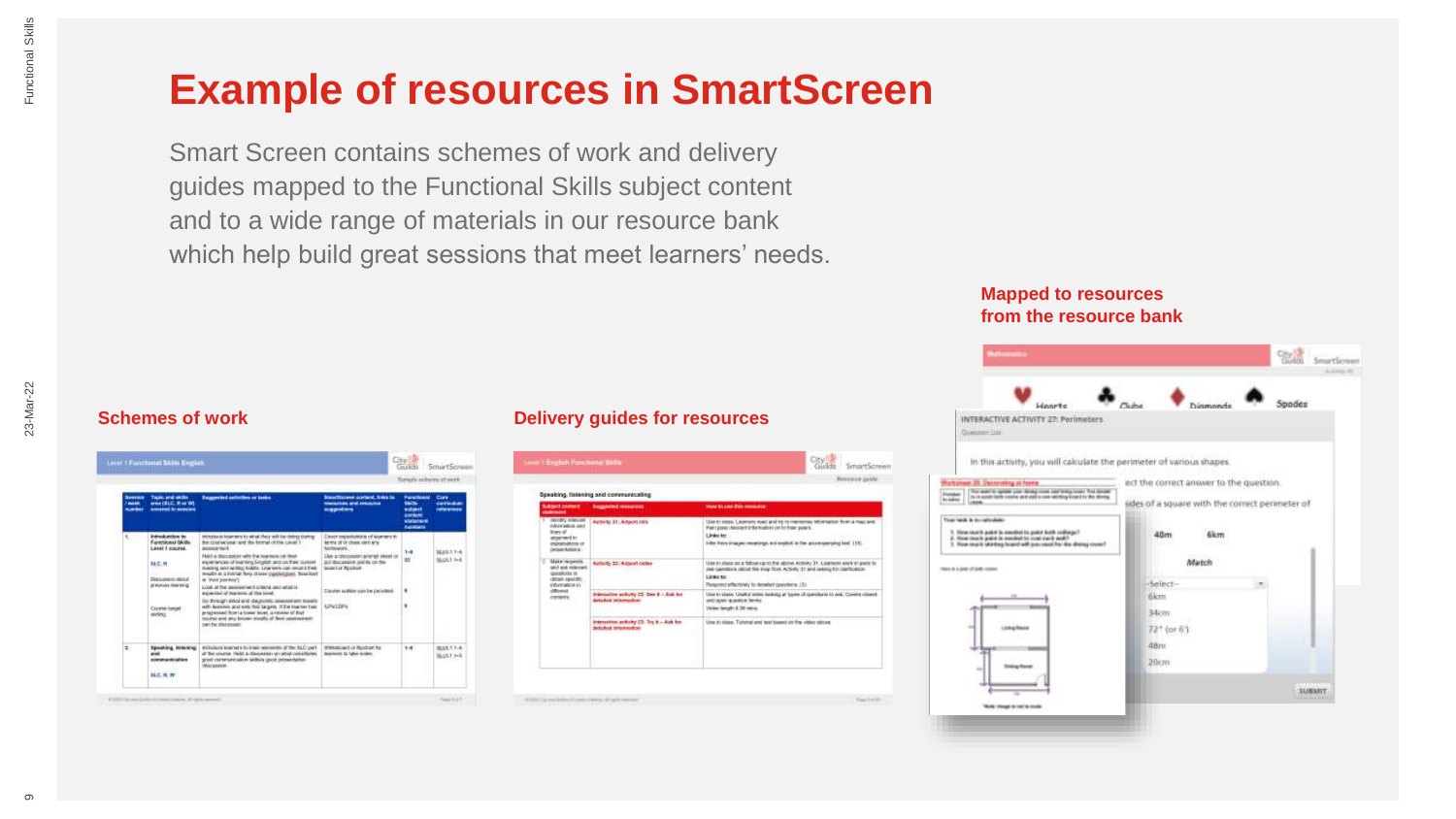Outcome 3 – Supporting apprentices to become exam ready

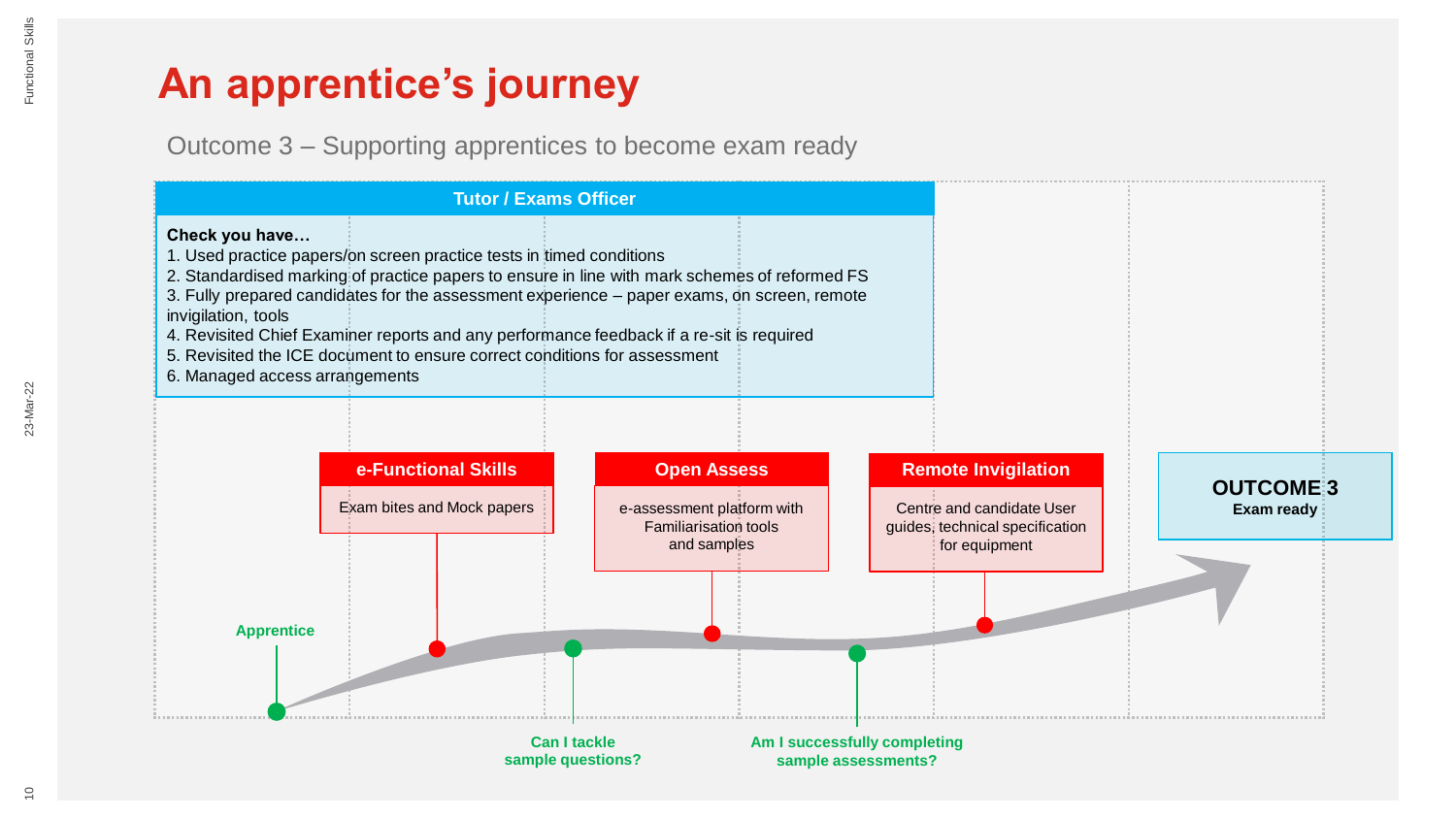### **Assessment preparation**

- Open Assess
- Online sample tests for learners
- Familiarisation tests available for each subject
- Storing learner responses for feedback from tutors
- Replicates the live test environment
- Open Assess user guide
- Support webinars
- Sample papers
- Writeable PDF format
- Familiarises learners with layouts
- Mark schemes and indicative pass marks provided
- Available on the 4748 qualification page

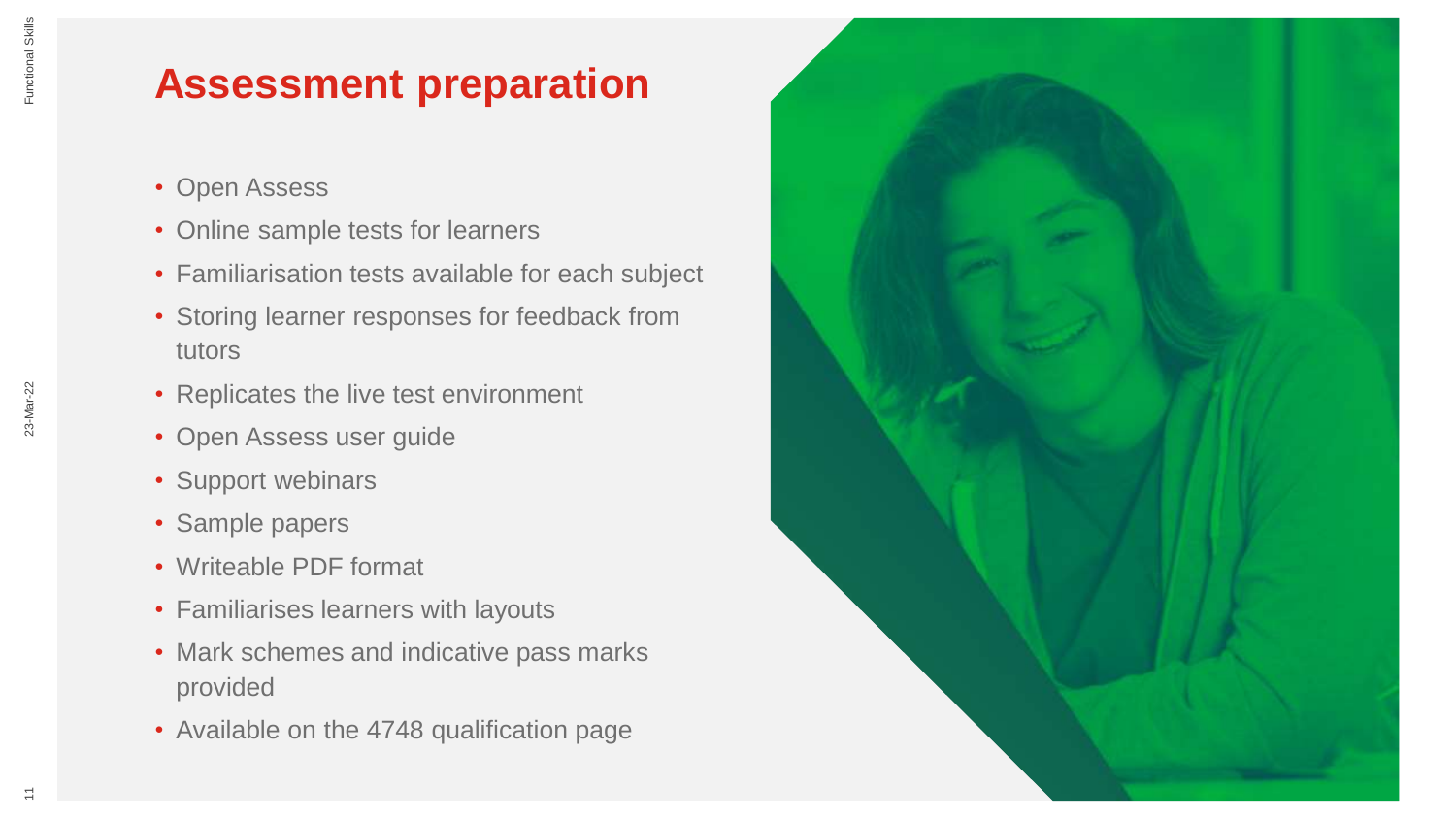Outcome 4 – Performance feedback, certification and recognition

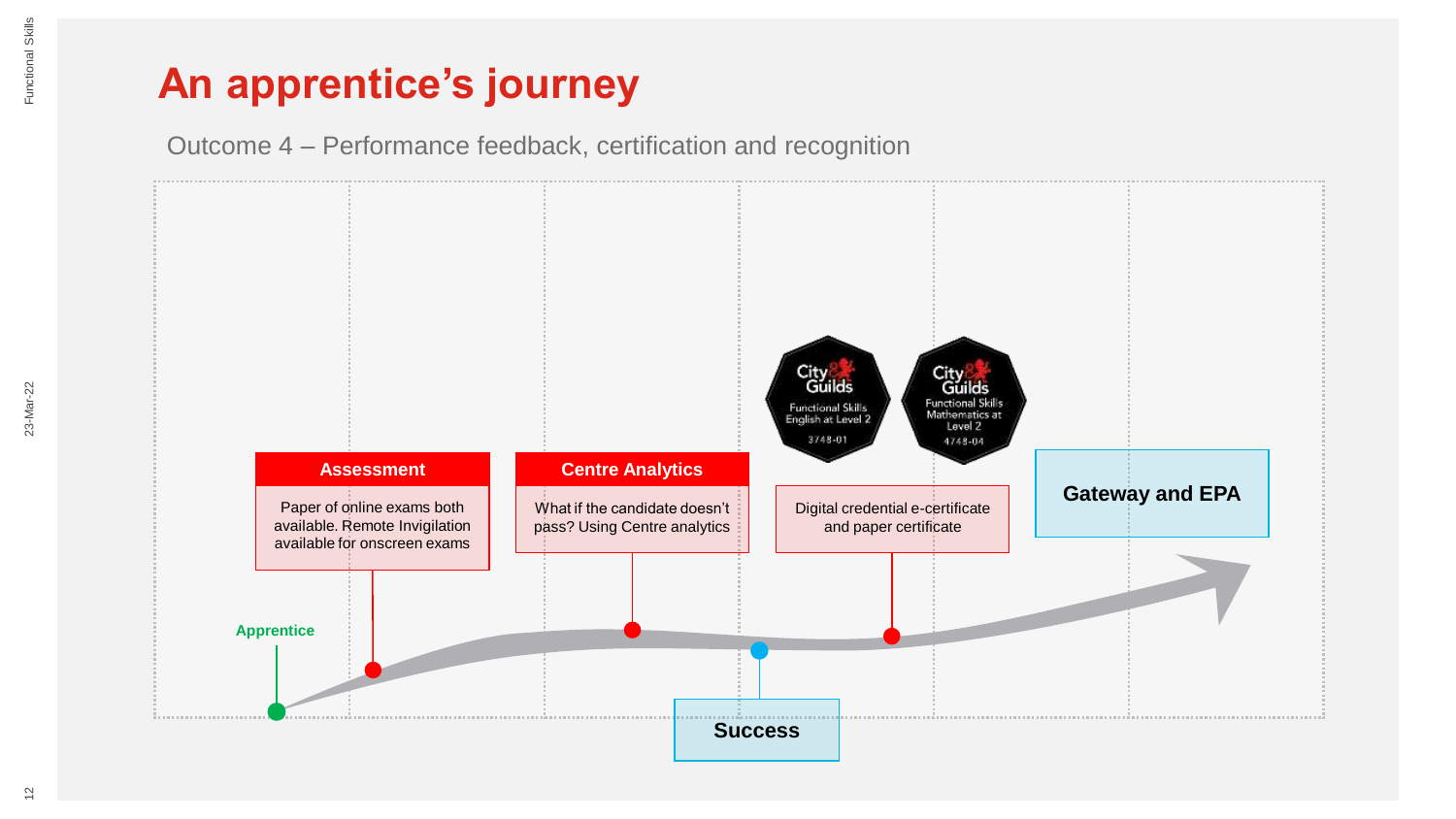### **e-volve centre analytics**

- Allows candidate performance data from e-volve tests to be aggregated and interrogated.
- Also provides access to performance code information and candidates' raw marks for paper Functional Skills exams.
- Candidates score report can be accessed.

٠

ALC:

 $2016$ 

#### **Centre analytics (cityandguilds.com)**

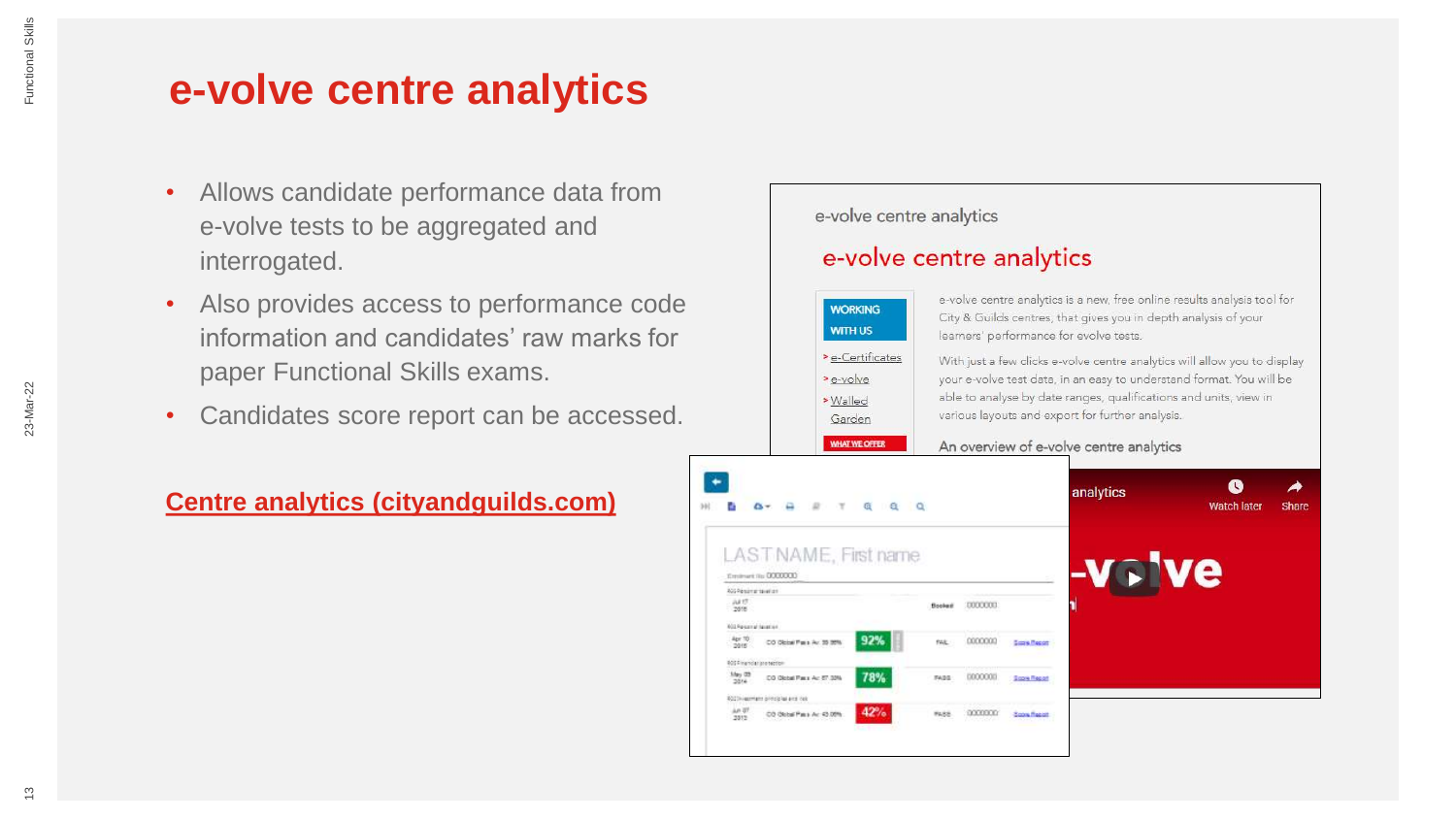### **Score reports for paper-based tests**

| <b>Provisional Score Report</b>                                                                                           | <b>City&amp;</b><br>Guilds | Using the <b>Performance Codes document on</b><br>the 4748 qualification page can support you. |                                   |                                                                                                                                                                                                                                                                                                             |                                                        |                                                                         |  |
|---------------------------------------------------------------------------------------------------------------------------|----------------------------|------------------------------------------------------------------------------------------------|-----------------------------------|-------------------------------------------------------------------------------------------------------------------------------------------------------------------------------------------------------------------------------------------------------------------------------------------------------------|--------------------------------------------------------|-------------------------------------------------------------------------|--|
| PRIVATE AND CONFIDENTIAL<br>Enrolment No:<br>Centre:<br>Centre Installation Code:<br>Qualification:                       |                            |                                                                                                |                                   | 14. Calculate percentages of quantities, including<br>simple percentage increases and decreases by<br>5% and multiples thereof<br>15. Estimate answers to calculations using<br>fractions and decimals<br>16. Recognise and calculate equivalences<br>between common fractions, percentages and<br>decimals |                                                        | Achieved less<br>than 50% of the<br>available marks<br>for this content |  |
| Unit or Assessment:<br><b>Test Date:</b><br>13 December 2021 00:12                                                        |                            |                                                                                                |                                   |                                                                                                                                                                                                                                                                                                             |                                                        |                                                                         |  |
| 29<br>Score:                                                                                                              |                            |                                                                                                |                                   |                                                                                                                                                                                                                                                                                                             |                                                        |                                                                         |  |
| Fail<br>Grade:                                                                                                            |                            | <b>SS</b>                                                                                      |                                   | Geometry, area, volume and angles:<br>21. Recognise and make use of simple scales on<br>maps and drawings<br>22. Calculate the area and perimeter of simple                                                                                                                                                 | Achieved 50% or<br>more of available<br>marks for this |                                                                         |  |
| <b>Functional Mathematics Level 1</b>                                                                                     | Performance Cor            |                                                                                                |                                   | shapes including those that are made up of a<br>combination of rectangles                                                                                                                                                                                                                                   | content                                                |                                                                         |  |
| SCS 30-31 Probability greater than 50%<br>SCS8-16 Working with percentages, decimals & fractions less than 50% SP         | <b>SW</b>                  | <b>ST</b>                                                                                      | SCS 21, 22,<br>23, 24, 25<br>& 26 | 23. Calculate the volumes of cubes and cuboids<br>24. Draw 2-D shapes and demonstrate an<br>understanding of line symmetry and knowledge<br>of the relative size of angles                                                                                                                                  | Achieved less<br>than 50% of the<br>available marks    |                                                                         |  |
| SCS 27-29 Using data such as averages, graphs & charts less than 50% SV<br>SCS1-7 & 17 Working with numbers less than 50% | SN                         |                                                                                                |                                   | 25. Interpret plans, elevations and nets of simple<br>3-D shapes<br>26. Use angles when describing position and                                                                                                                                                                                             | for this content                                       |                                                                         |  |
| SCS21-26 Geometry, area, volume and angles less than 50%                                                                  | <b>ST</b>                  |                                                                                                |                                   | direction, and measure angles in degrees                                                                                                                                                                                                                                                                    |                                                        |                                                                         |  |
| SCS18-20 Units of measure greater than 50%                                                                                | <b>SQ</b>                  |                                                                                                |                                   |                                                                                                                                                                                                                                                                                                             |                                                        |                                                                         |  |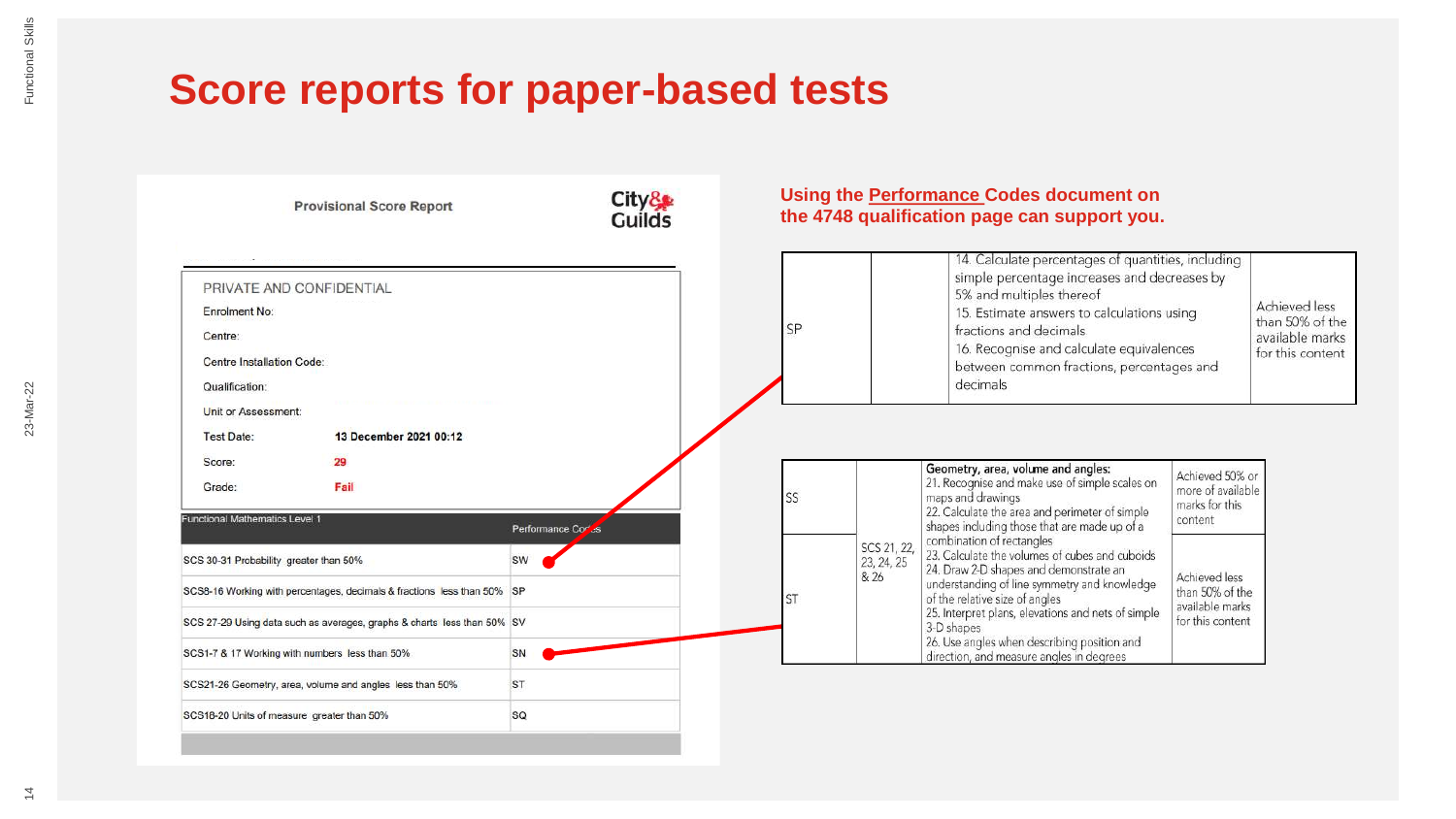### **Thank you!**

### **Questions and answers:** We are interested in talking to you about what you need from our digital resources

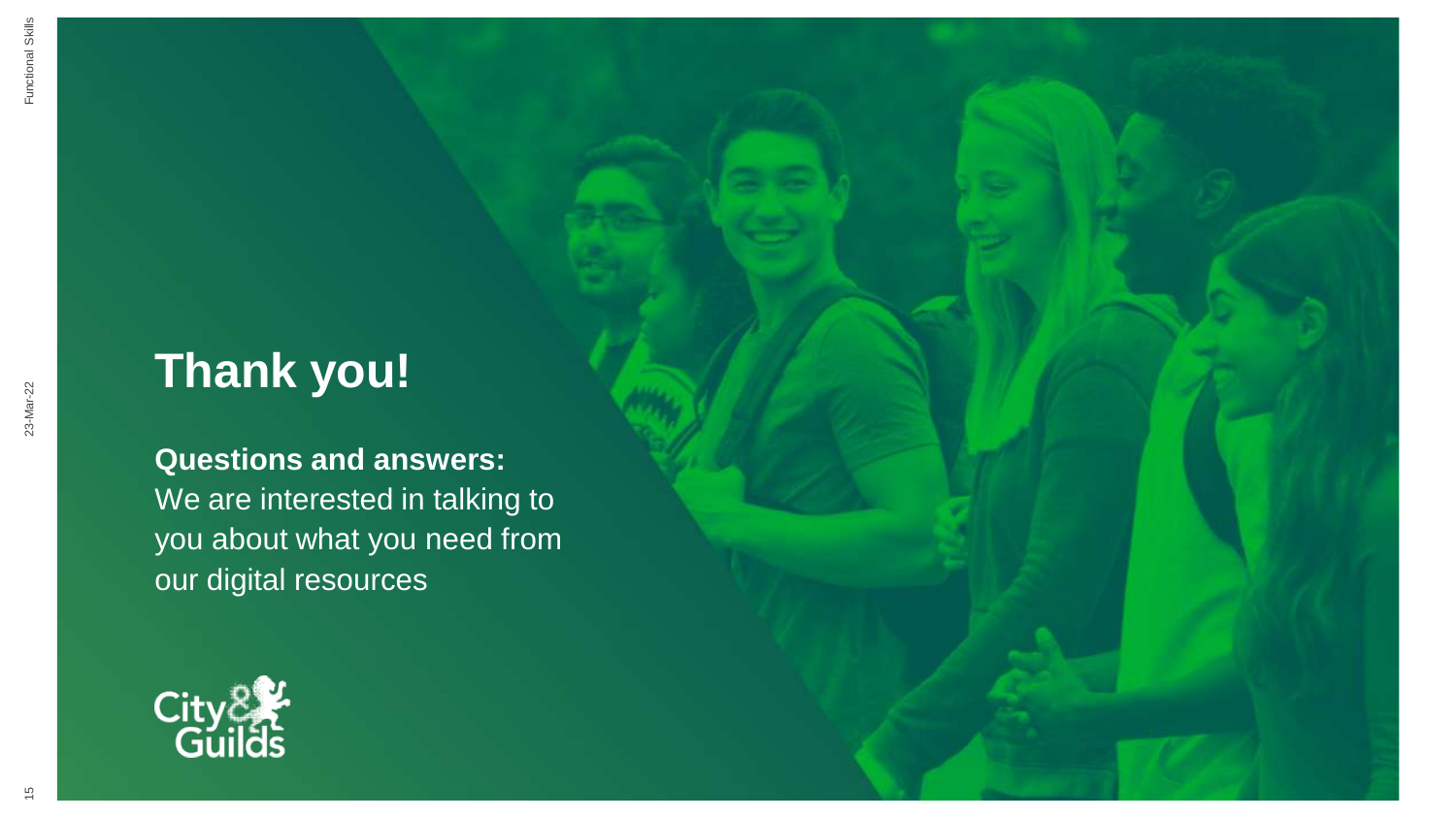



### **Find out more**

**For anyone who wants to find out more detail we will be running a webinar on Tuesday 26 April 2022 at 3pm** 

If you want to know more about SmartScreen or e-Functional Skills contact:

Digital.Solutions@cityandguilds.com

For further information regarding digital credentials contact:

dcsales@cityandguilds.com

For maths and English queries contact: pre -employment@cityandguilds.com